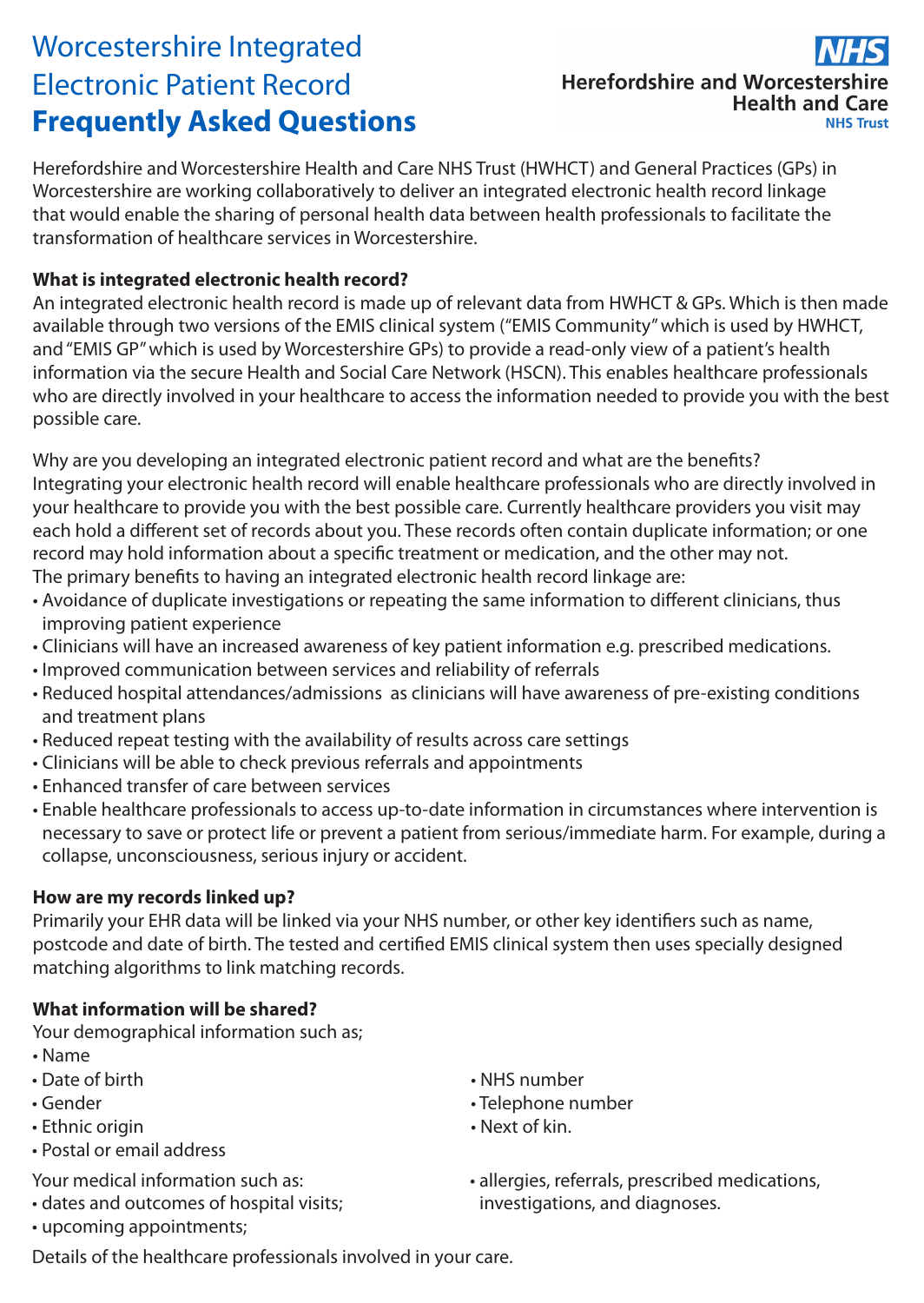## **Frequently Asked Questions** Continued ...

# **Herefordshire and Worcestershire Health and Care**

#### **Who will have access to my health record?**

Only those who are directly involved in your healthcare (e.g. registered and regulated health professionals and administrative staff). These professionals owe a duty of confidentiality as a result of their employment by their healthcare organisations.

#### **Can my integrated electronic record be viewed on the internet from any computer?**

No, it cannot. Your health records can only be viewed securely via the Health and Social Care Network (HSCN) which is the data network for health and care organisations.

#### **Will my health data be sold to insurance, drug, or marketing companies?**

No. We will not sell your personal information to any third parties for any purposes. Your integrated electronic health record will only be viewed by health professionals who work for your GP or Herefordshire and Worcestershire Health and Care NHS Trust. These are health professionals who are directly involved in your care and they owe a duty of confidentiality by virtue of their employment contract.

#### **Will I be able to access, view or request copies of my personal information?**

Yes, and this is known as a Subject Access Request (SAR). Your GP and Herefordshire and Worcestershire Health and Care NHS Trust have information on their website about how to make a SAR. You can also find out more in their Privacy Notices.

#### **How will you keep my health record safe?**

Herefordshire and Worcestershire Health and Care NHS Trust (HWHCT) and General Practices (GPs) in Worcestershire use your information in accordance with the data protection legislation and cyber security laws.

Staff accessing the system have Role Based Access Control (RBAC) via their smartcard, and access is granted strictly on a rigorous need-to-know basis. This means only those individuals who need access to your information will have access to it, and they will only have access to the data items that they need to see. All access to the system is auditable and logged to track precisely who has accessed your information and for what purpose. All staff receive annual mandatory training about confidentiality and data protection, information and records management. The organisations regularly check to make sure that only people who need to see your patient record are viewing it.

#### **Is this related to Care.Data or Summary Care Records?**

No. Care.Data and other national programs are completely separate from this local initiative. We are only integrating data from your local your GP system and Herefordshire and Worcestershire Health and Care system to provide you with the best possible care.

#### **Does this integrated health record apply to children?**

Yes, this applies to children's records including midwifery, health visiting and school nursing, If you are a parent or guardian of a child, you make (or approve) their decisions and exercise of rights about these records until they reach 13 years of age. A parent or guardian can request to restrict what information is shared or who with about your child. If you are the parent or guardian of a child and feel that they are able to understand how their information is used, then you should make this information available to them. In addition, someone who is legally responsible for another adult can restrict sharing on their behalf.

#### **Can I opt-out or object to having an integrated health record?**

Yes, you have general right to opt-out or raise an objection to having your record fully or partly integrated. If you do not wish to integrate your full health record or, a particular piece of your health information, you can exercise your right by contacting your relevant GP or Herefordshire and Worcestershire Health and Care NHS Trust.